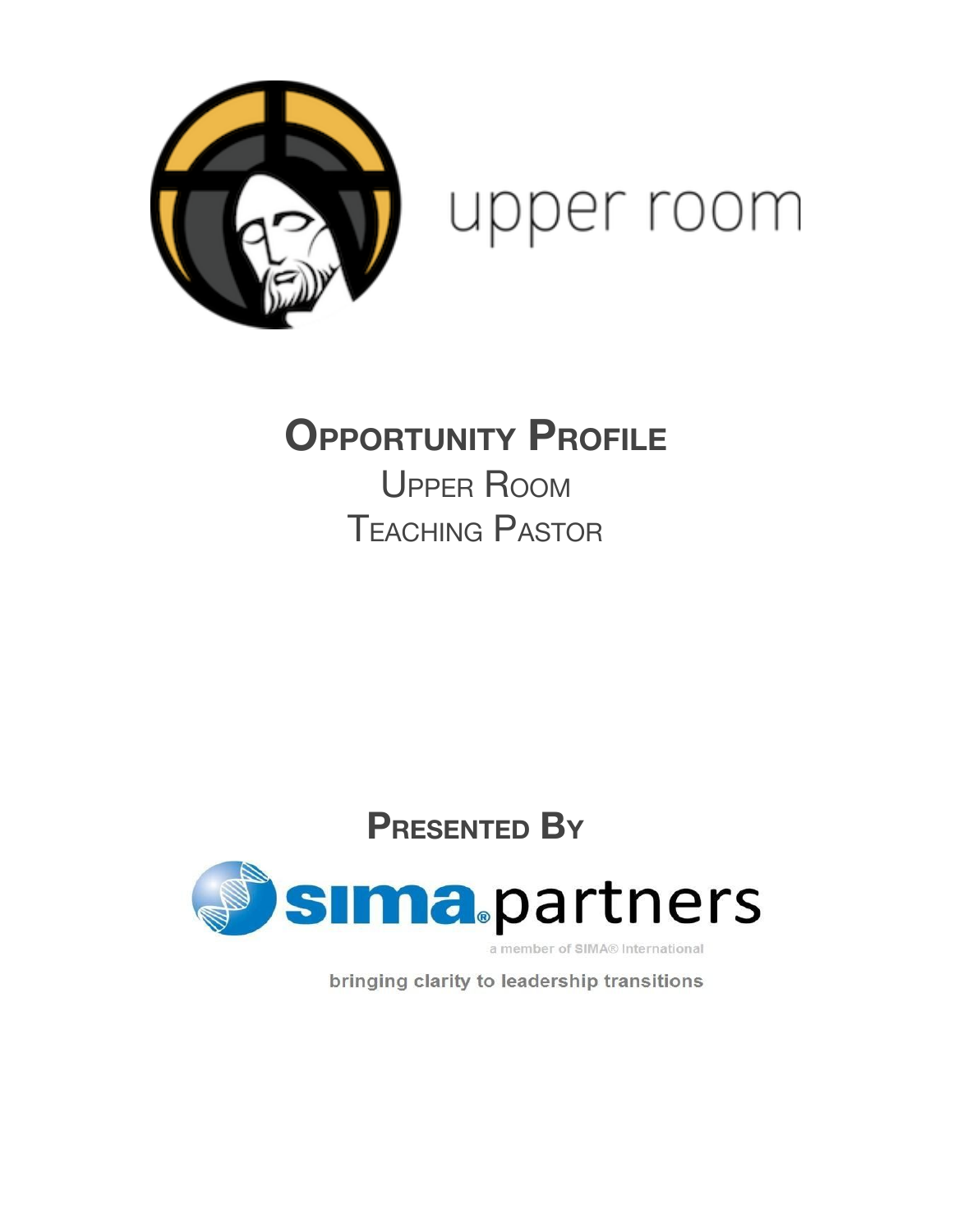# THE CONTEXT

The Upper Room Community of Minneapolis possesses a unique place in the church landscape of the Twin Cities. Started in the early 2000's, Upper Room began as a worship expression of Christ Presbyterian Church. As an early adopter and pioneer of a highly experiential approach to worship, utilizing ancient-modern forms, Upper Room attracted a large number of young adults from across the Minneapolis-St Paul metropolitan area leading to significant growth. In many ways, Upper Room was a forerunner and catalyst for many new expressions of church.

Eventually, Upper Room was birthed on its own with a significant number of community members making the move to a local church facility and becoming a self-determined and sustaining entity. Shortly after this move, there was a transition of leadership from the 'founding' Lead Pastor to a new one. Subsequently, Upper Room made another physical move a few years ago to its current location where it rents space from Colonial Church. Upper Room and Colonial are two separate churches that seek to partner and collaborate in creative ways.

Now, Upper Room finds itself in another leadership transition. This transition has been thoughtfully navigated, including extensive listening to the entire community on the part of the leadership. This has resulted in significant awareness about what is valued and what a preferred future might look like while retaining the core values and principles to which Upper Room is committed.

Upper Room continues to be a community focused on loving God and others in the ways that Jesus did. Their mission is "to be alive through the words, actions, and presence of Jesus". The core values that lie at the heart of the community are: Communal Authenticity; Outward Movement; Encountering Jesus; Intentional Relationships and Humble Surrender.

Upper Room embraces the reality that no person can fully understand the mystery and beauty of God, so they approach their expression of faith with humility and grace. Recalling Reformer Rupertus Meldenius, when he wrote "In the essentials we need unity, in the non-essentials we need freedom; but in all things we need love.", Upper Room understands that love was Jesus' highest value, and therefore, must be theirs. Above all, they desire to be a community led by Jesus, and known by love.

One unique feature of Upper Room is the value placed on multiple voices speaking into the followership of Jesus, so on any given Sunday, teaching/preaching might be experienced from one of the pastors, a staff member, a community member, or a guest speaker. This is just one of the ways that Upper Room expresses the belief that the strongest unity can be achieved through a diversity of thought and experience of Jesus and not through uniformity.

This transitional time and process has led to a re-imagined leadership model. While looking toward renewed manifestations of Upper Room it is recognized there is tension between a more traditional expression and structure of church and the aspiration held by Upper Room Community. Therefore, a new team based, non-hierarchical and highly collaborative three-person Leadership Team model has been adopted with the intent to be reflective of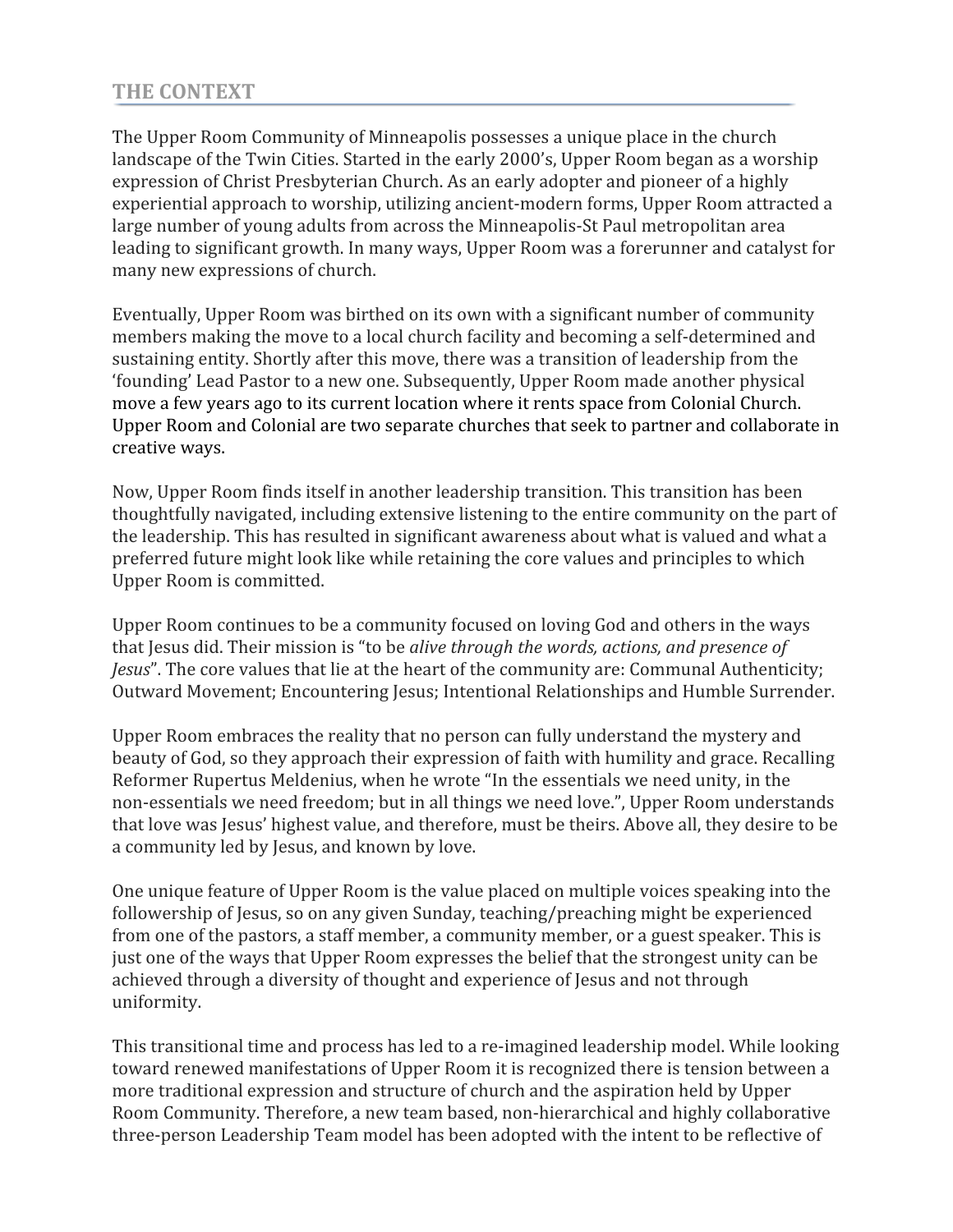these core values of the community. The team will be made up of a Teaching Pastor, Connections Pastor (already in place) and a Director of Operations.

In order to live into this new way of leading, it will be essential that the individuals on the team will:

- Be committed to intentionally listening to one another
- Be a learner first and then a leader
- Possess an energetic and enthusiastic approach to life
- Have the ability to move together with unity and toward Jesus
- Be willing to engage in challenging conversations and topics with openness and grace.
- Know how and when to best use their 'voice'

While excellent musical worship, a willingness to tackle challenging topics as a community, strong children's and youth ministries, and a commitment to authenticity continue to be the bonds that holds this community together, this newly imagined team will lead Upper Room into the desired future which includes:

- an authentic, living and breathing expression of what church is intended to be
- a place where those who are involved experience healing and transformation
- a community that becomes even more highly relationally, socially and spiritually connected
- being a force for good in the community and the world by serving and coming alongside those in need in more substantive ways

While the Upper Room Community is hopeful about its future, this is a crucial time as they seek to grow in the right ways leading to a greater sustainability. There are 300 voting members of Upper Room Community, who are current committed givers and/or volunteers, with an additional 150+ who call Upper Room their church home. Currently the Sunday evening gathering has about 200 in attendance, and the church operates with approximately a \$500,000 budget.

In many ways the current situation will involve a reorientation of Upper Room toward the preferred future with intentionality on retaining and advancing the core elements and values of the community.

It is into this current reality that Upper Room is seeking both a Teaching Pastor and a Director of Operations.

# THE NEED, THE OPPORTUNITY AND THE ROLE

As outlined previously, Upper Room has decided that the best expression of its core values and best way to lead the community into its preferred future is to establish a highly collaborative Leadership Team. This team will co-lead the church's vision, mission, strategy, staff, volunteer leaders, and community alongside one another. Each of the positions is designed as three-quarters time in order to: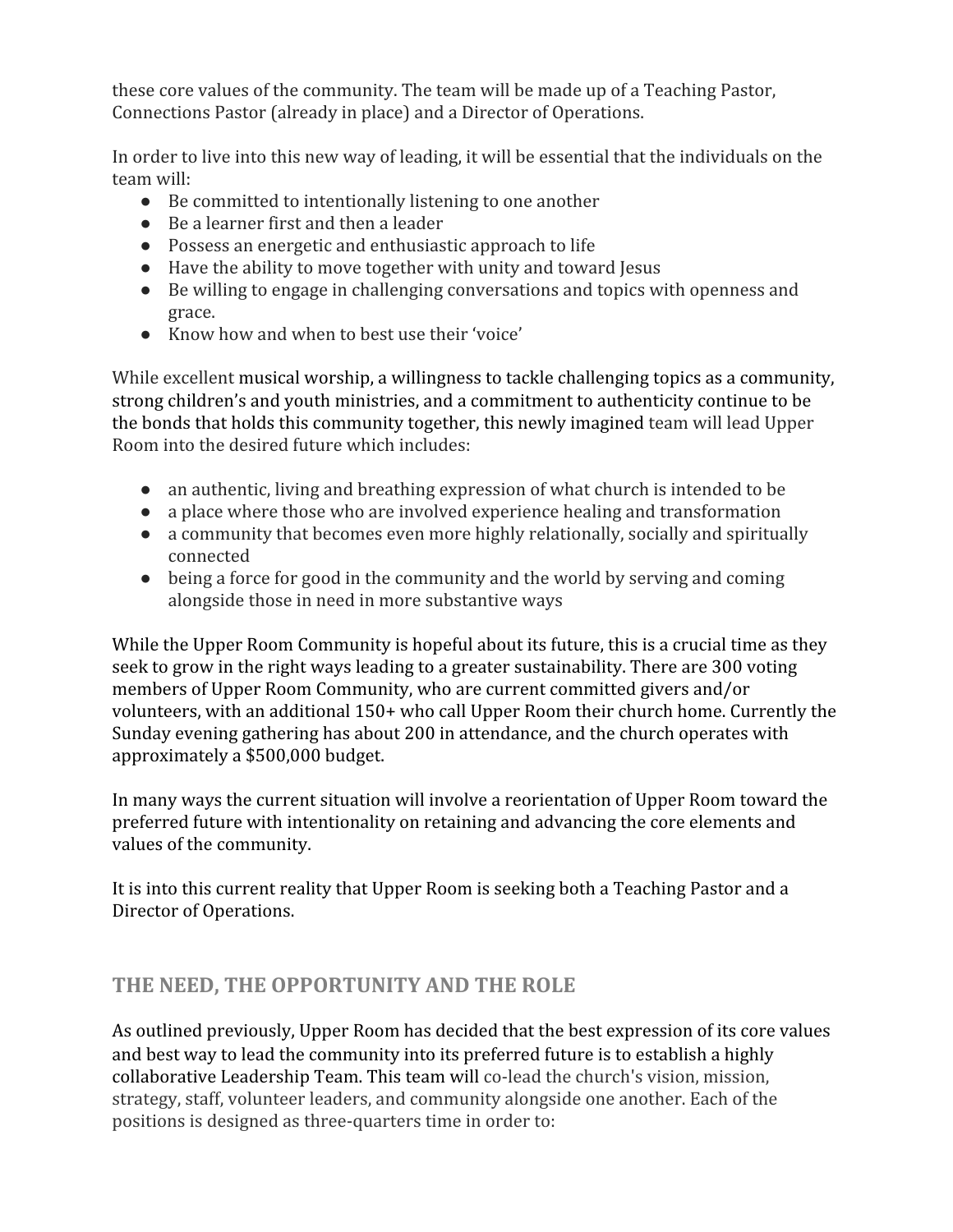- Keep a commitment to healthy margins for staff
- Create opportunity for members of the Leadership Team to utilize their gifts and passions in service to the community and the world
- Provide the staffing resources necessary for Upper Room

While Upper Room is committed to featuring a variety of preaching and teaching 'voices', it has been determined that it is important to have a consistent presence of a Teaching Pastor who will shape the teaching strategy within the church, and ensure effective execution within a multiple voices model.

The Teaching Pastor will be responsible for setting the vision, ensuring that Upper Room is executing on that vision over the long-term. (Execution includes providing pastoral care to the community, teaching and delivery, and oversight of the Sunday Worship Experience). The Teaching Pastor will spend 25% of their time on organizational and pastoral Leadership; 50% on teaching/preaching and 25% on the Sunday Worship Experience.

Therefore, the Teaching Pastor will oversee the vision and strategy of a multiple voices teaching model. It is essential that candidates are committed philosophically to this model and ideally would have experience in contexts where multiple voices are utilized. They will be welcoming of other teaching voices from within the Upper Room staff and outside the community. With this reality comes the need for the Teaching Pastor to provide continuity and context to each weekly experience including oversight of series and various voices.

The Teaching Pastor at Upper Room will effectively, passionately, and creatively communicate Biblical truth to the community with Upper Room core values and mission ever present. Teaching/Preaching approximately 26 times per year, they will be skilled at preparing and delivering thoughtful messages that are authentic, relevant, engaging and challenging to the community.

As a gifted orator and compelling communicator who engages in nuanced and nimble preaching, the Teaching Pastor is one whose leadership and preaching is informed by their encounters with God. While an astute practical theologian with a deep love for scripture, they are able to connect the biblical narrative with everyday life, retelling the story of Scripture in ways that resonates with many types of people. While unafraid to tackle difficult theological and lifestyle issues they must be able to live in the gray areas, embracing all perspectives, trusting in God's revelation to inform and transform hearts and minds.

As curator of the Sunday experience they will bring an artistry to how Upper Room communicates holistically. The Teaching Pastor will also enhance and leverage spaces where teaching occurs outside the Sunday experience - throughout the entire Upper Room Community and within specific ministry areas - and they will work with each ministry area to help define a consistent and holistic teaching strategy

The Teaching Pastor will listen intently to the community and incorporate their learnings into worship experiences and teaching. They are the one who is both a strategic thinker and able to rally and motivate others. They will value people over productivity, being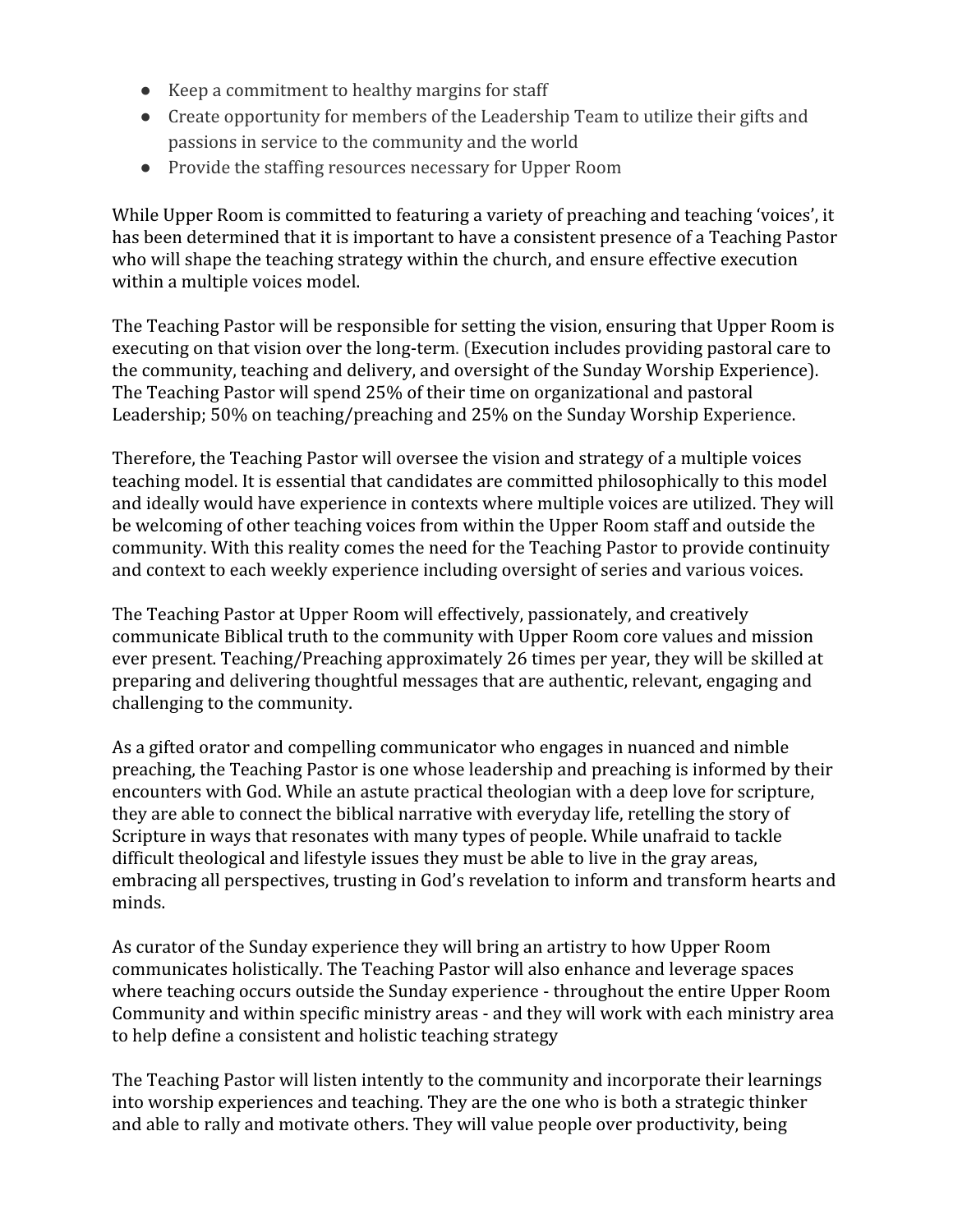highly relational and pastoral. They should be a curious learner and willing to humbly embrace the unknown. The Teaching Pastor of Upper Room will be a leader who is comfortable in the spotlight, understanding they are a voice but not the only voice for Upper Room.

As part of the Leadership Team of three, each role is setup to be a 30 hour position. The workload of this position is designed to be done in 30 hours per week, however, this is a salary position where some weeks will require more time than others. The part-time nature of this role is desired so that the Teaching Pastor has time to engage in meaningful activities in the community and outside of Upper Room. The Teaching Pastor can choose how to spend their additional time, whether that is at another job, volunteering, with family duties, additional education, or another desired activity. The time spent outside of Upper Room is also beneficial within our walls because those experiences can be shared in a variety of ways with our church. Our community values the outside influences of the Upper Room staff and believes that we benefit from having staff that is involved in other areas of passion outside of the church. Our hope is that each Upper Room staff person knows that their time away from Upper Room responsibilities enhances their contributions inside of our church walls.

# QUALIFICATIONS

## Education and Experience

- Five years or more of demonstrated leadership experience in a church or other ministry consisting of:
	- o Teaching the Biblical narrative and theological concepts to church community members, making them relatable.
	- o Pastoral care and fostering the spiritual growth and formation of communities and individuals
	- o Staff leadership and development
- Formal theologically related education advanced degree preferred but not required

## Desired Qualities and Passions

- Has a vital and growing relationship with Jesus Christ
- Passion for speaking, leading, and teaching others
- Love for Scripture and a desire to connect it to our everyday lives
- Ability to fully embrace the vision and values of Upper Room
- Proven leadership skills utilizing a cooperative, collaborative leadership style
- Strong interpersonal skills with the ability to maintain healthy and motivating relationships
- Strong verbal and written communication skills
- Skillful at managing time and priorities
- Ability to embrace innovation and creativity while adapting to change
- Ability to use appropriate judgment, discretion, sensitivity, and confidentiality
- Ability to research and discern consistent biblical principles